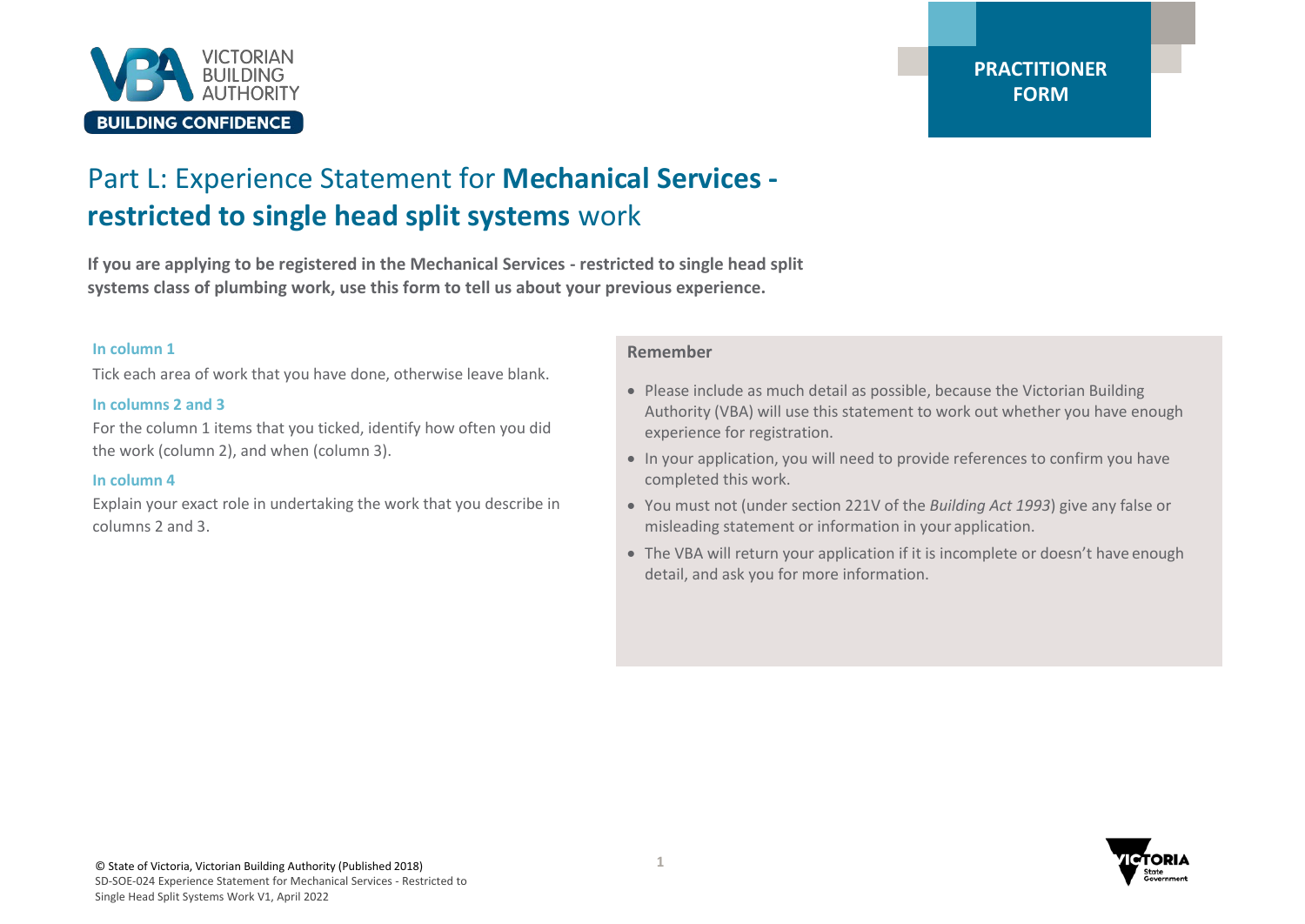

| Column 1                                                                                | Column <sub>2</sub>                                                           | Column 3                                                     | Column 4                                                 |
|-----------------------------------------------------------------------------------------|-------------------------------------------------------------------------------|--------------------------------------------------------------|----------------------------------------------------------|
| What type of work have you<br>done?                                                     | How many times have you<br>done this type of work?                            | When did you do this<br>work? Give the<br>approximate dates. | What were your exact responsibilities? Please list them. |
| Installed single head 'back to<br>back' split refrigerated air-<br>conditioning systems | $\boxed{\phantom{1}}$ 1 – 5 times<br>$6 - 20$ times<br>$21 - 100$ times       | Month / Year                                                 |                                                          |
| Test evacuate and charge<br>split air-conditioning systems                              | $\boxed{1-5}$ times<br>$6 - 20$ times<br>$\boxed{\phantom{1}}$ 21 – 100 times |                                                              |                                                          |
| Commission and decommission<br>split air-conditioning systems                           | $1 - 5$ times<br>$6 - 20$ times<br>$\boxed{\phantom{0}}$ 21 – 100 times       |                                                              |                                                          |